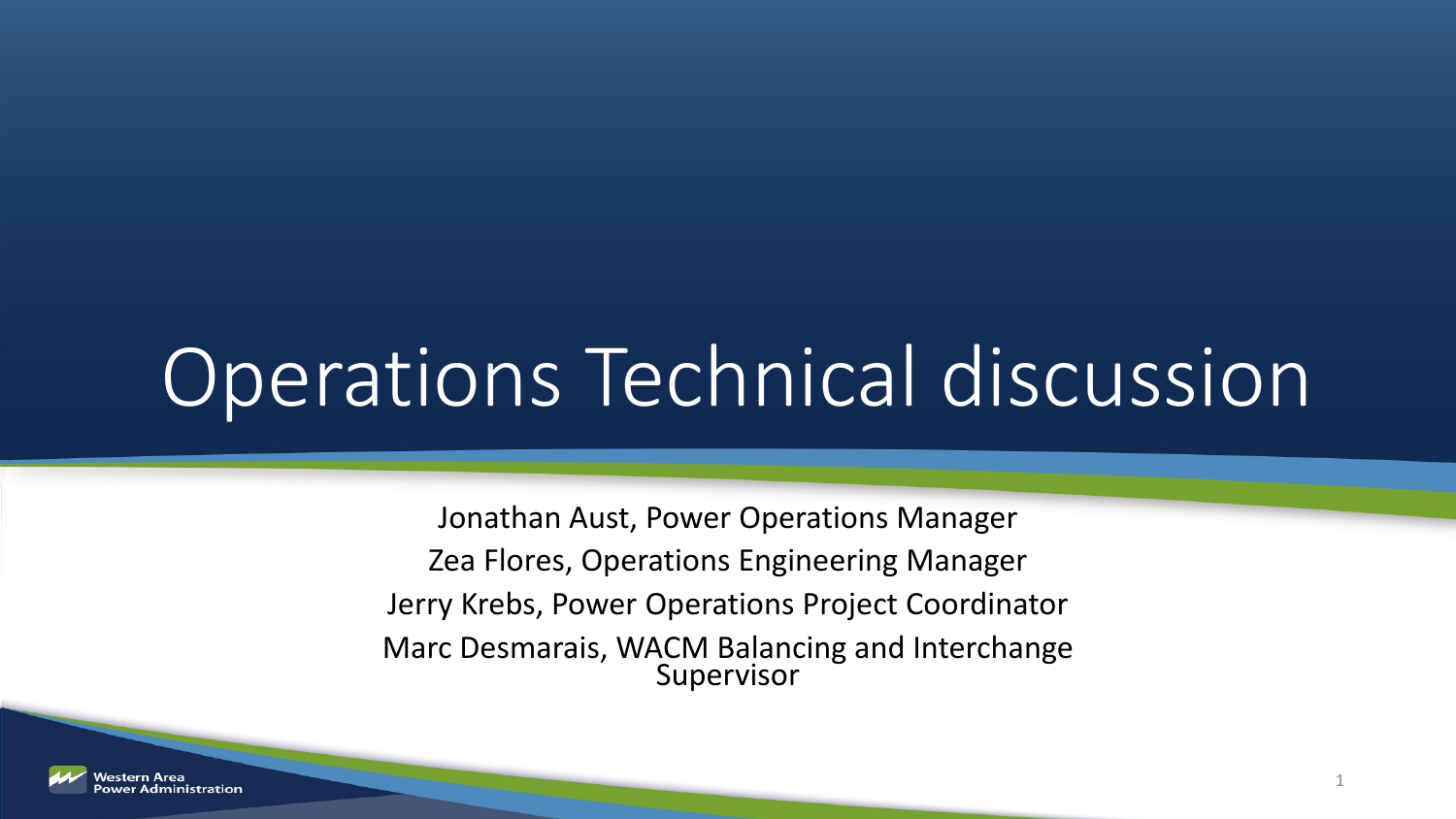#### Operations technical discussions

- •Transmission rights discussion Jonathan Aust
- Real-time TTC project Zea Flores
- •Data requirements for WEIS and the BA Jerry Krebs

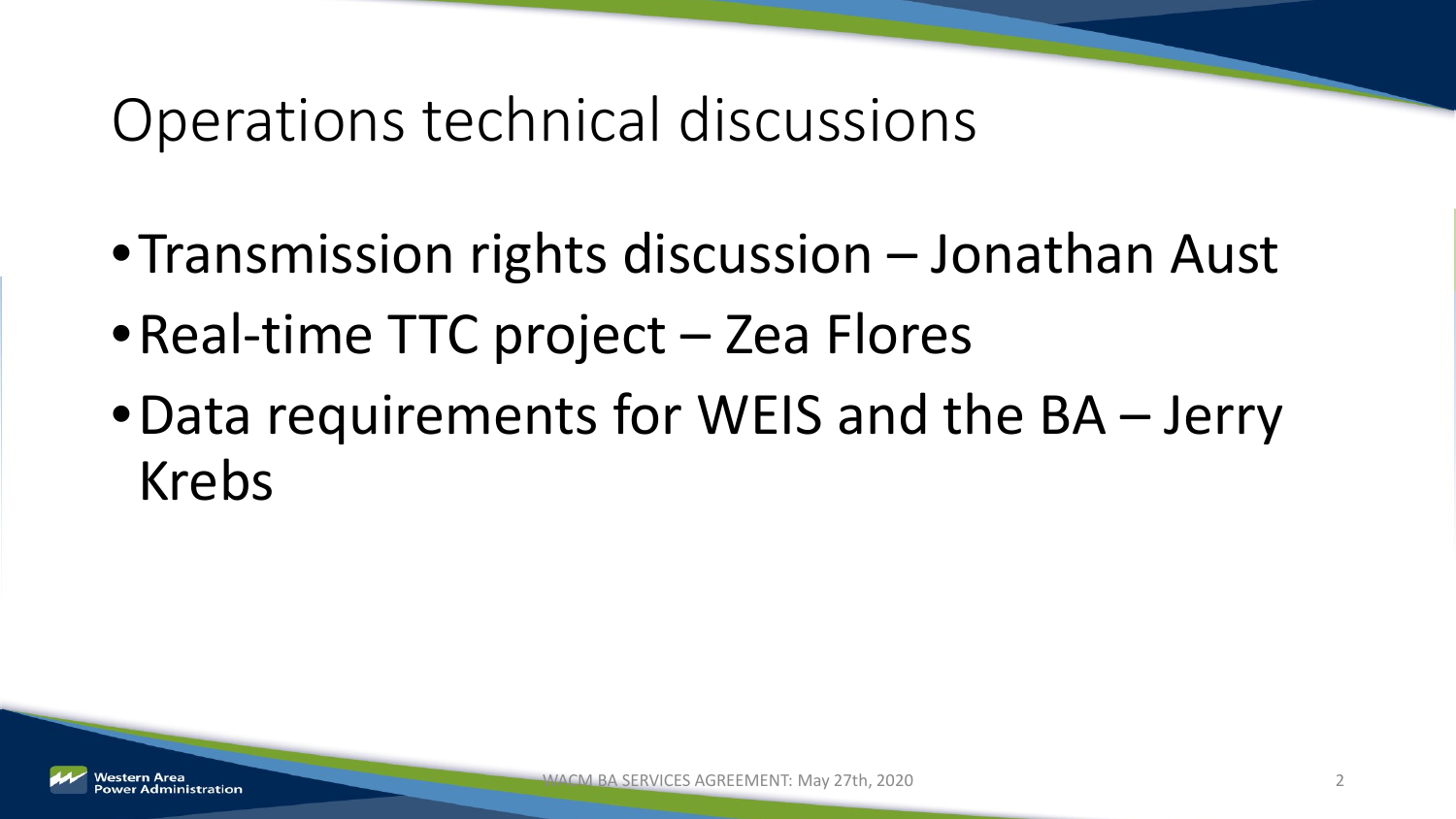#### Transmissions Rights discussion

Presented by Jonathan Aust, Power Operations Manager for CRSP, DSW, and RMR [aust@wapa.gov](mailto:aust@wapa.gov) | Cell: 970-744-8775

### **Transmission rights for EI deliveries in the WEIS Market**

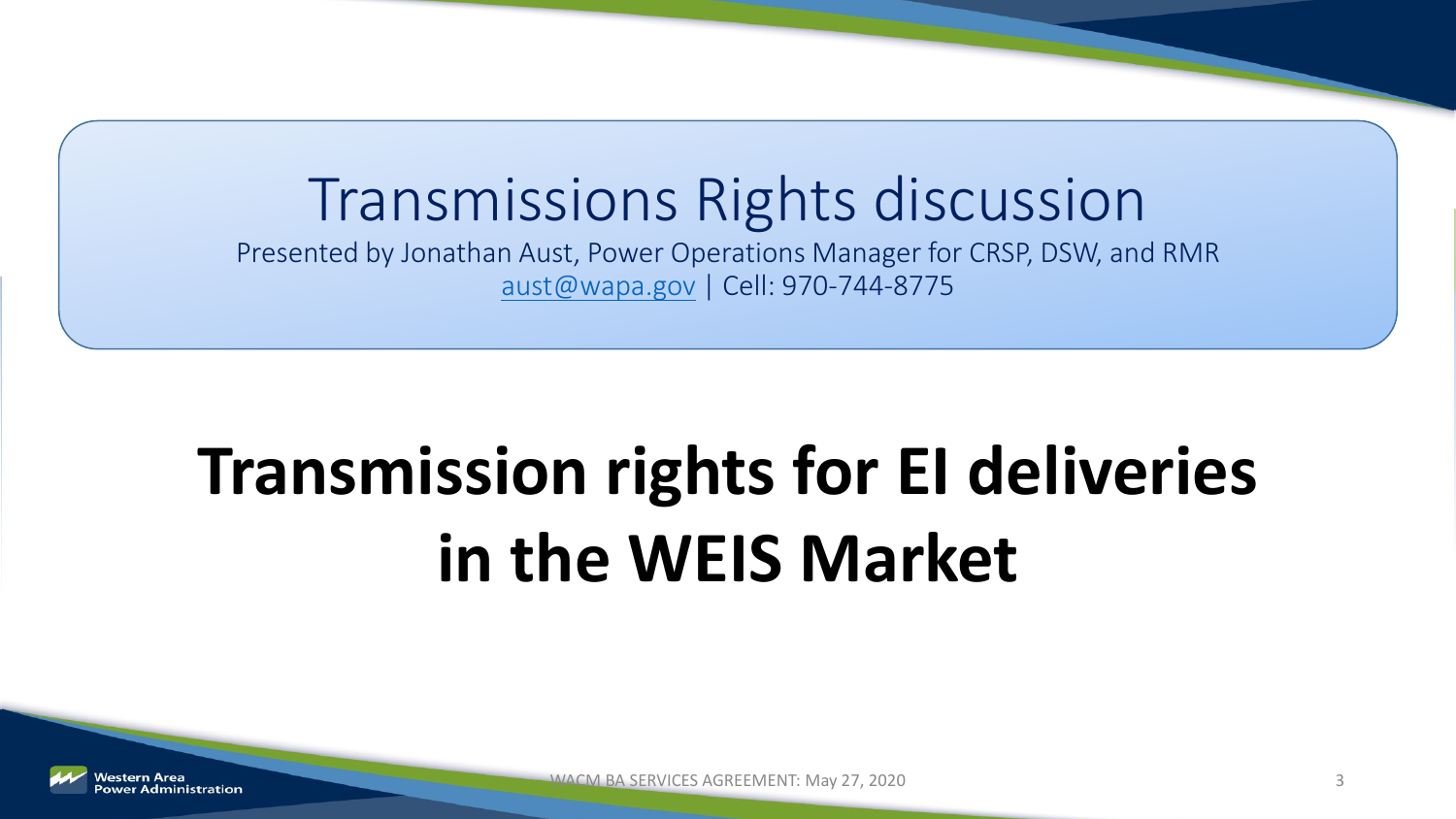#### WEIS transmissions owner rights

- The revised SPP tariff has highlighted the fact that use of transmission rights within the participating BA's is a critical topic
- SPP filed their response to FERC last Friday, based on that filing and the associated revision requests, SPP and the Market Participants have responded to two main concerns
	- First, the participating BA's currently use all transmission elements within the BA to provide EI service to all customers within the BA, using both the WAPA owned transmission system and BA customers transmission system to deliver and receive energy for EI service.
	- Second, excluding unused existing transmission service to serve their own load, if so desired, transmission owners may notify the BA that they do not want their transmission elements to be used in the WEIS market.

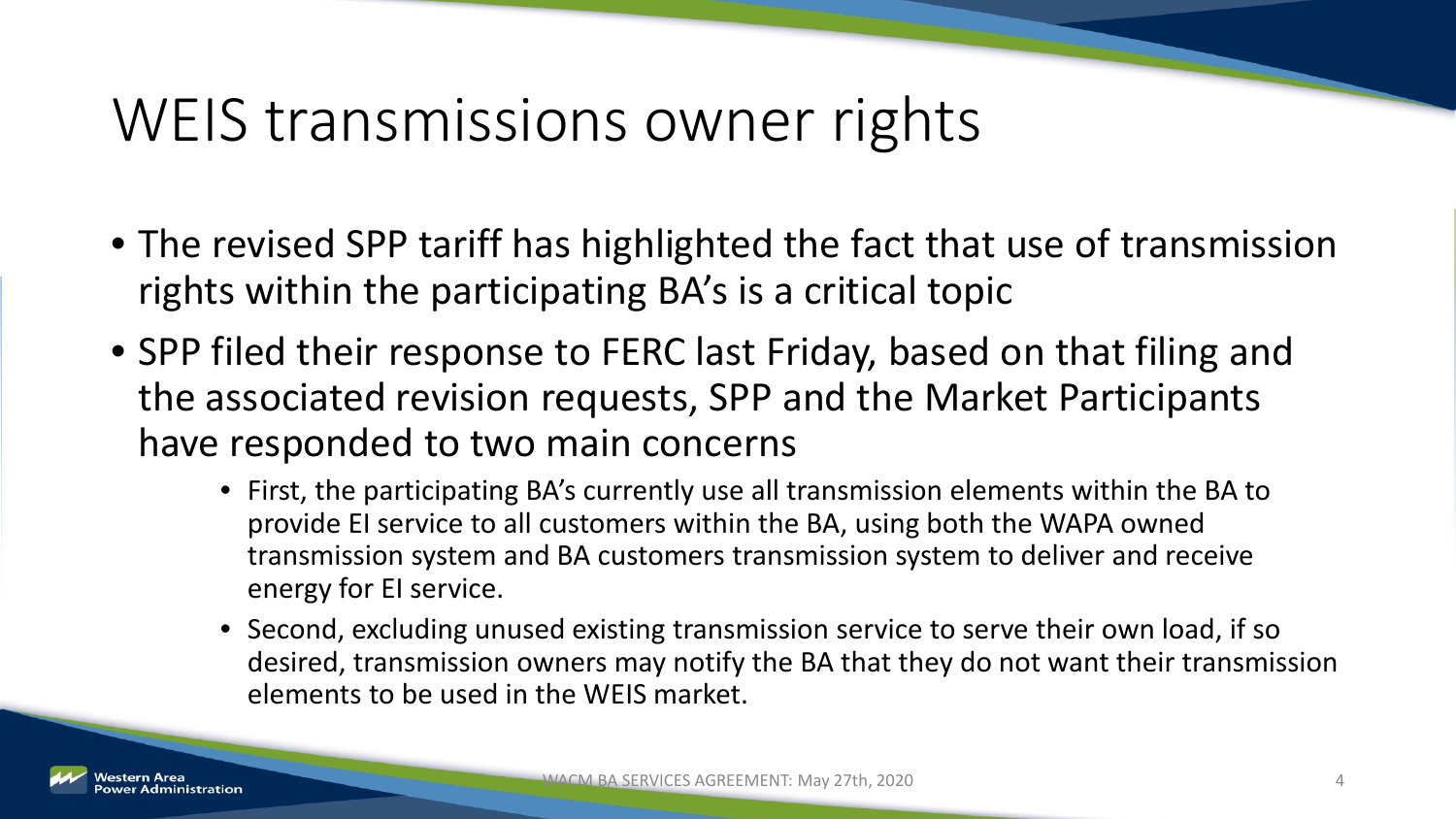### Why is this relevant?

- The WACM BA will continue to provide imbalance service on behalf of entities inside the BA footprint, contracted through WEIS for those who are not Market Participants
- The WACM BA will continue to use transmission elements of those entities who are taking the EI services within the BA to continue to facilitate the EI service for their load in the WACM footprint
- If a TO/TSP within the WACM BA does not want to make its transmission available to ensure EI can be provided using the WEIS Market's least cost economic dispatch, then that entity shall make a formal request to the BA to provide information necessary for SPP to create non-physical binding transmission constraints in SPP's market software

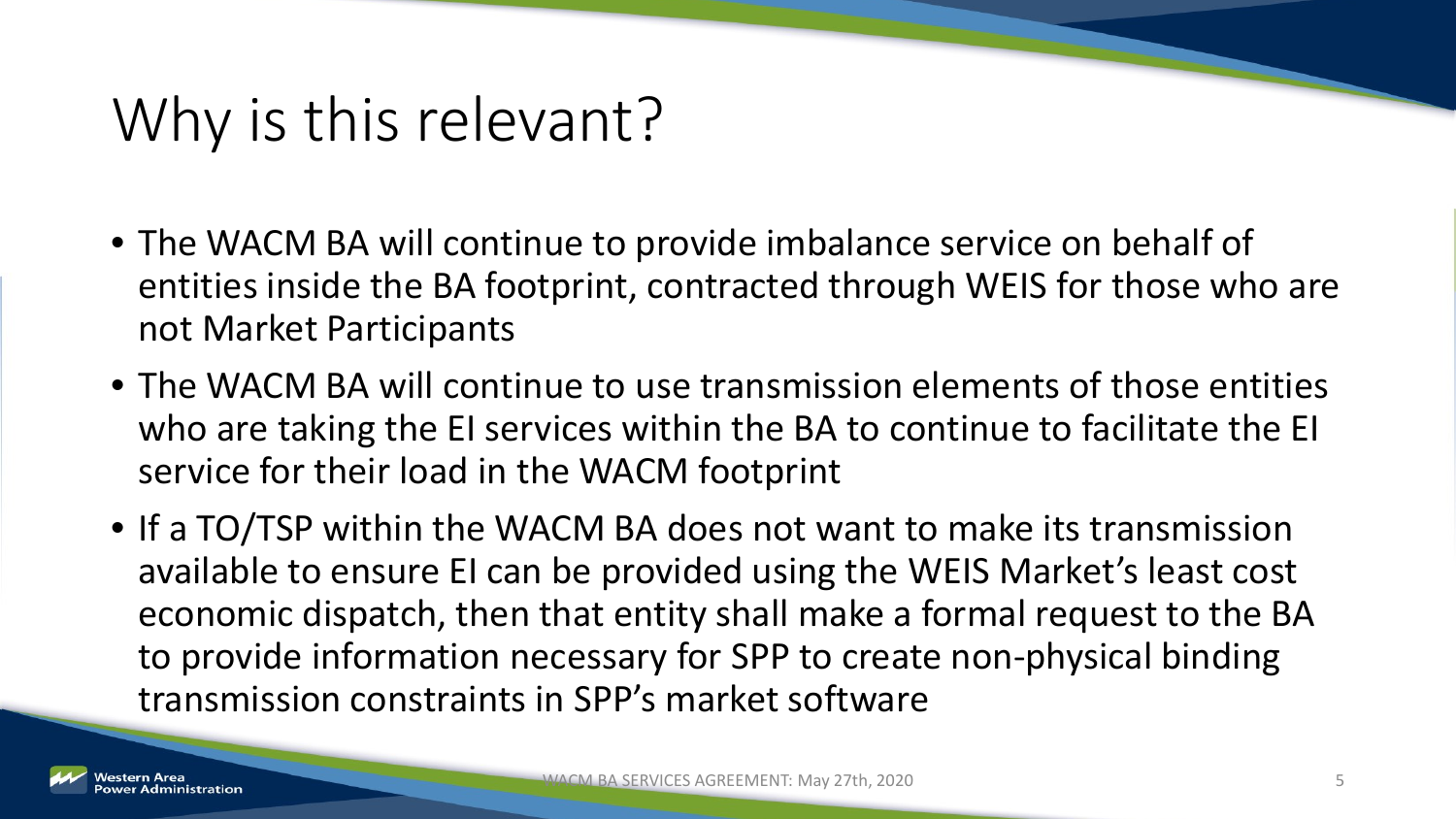### The Plan

- The team is actively working to flesh out this plan and the following are our thoughts so far:
	- The participating BA, WACM in this instance, will provide non-physical transmission constraints to SPP
	- Any entity that makes the request, will provide the BA with the amount of transmission to be with-held from the WEIS market on each relevant transmission path/element and a<br>description of how that amount was determined.
	- This amount should represent no more than the transmission rights held by that entity and should ensure continued reliable BA operations and provision of EI within the BA.
	- The transmission with-held from the WEIS market for that transmission owner will be provided to the SPP Market Operator along with the description of how the non-physical constraint was determined.
	- The WACM BA will transfer those as they are received from the entity
	- SPP will ensure those non-physical transmission limitations are reflected as binding<br>transmission constraints in the WEIS market software and will post on its public website information on the non-physical constraint and how it was determined.

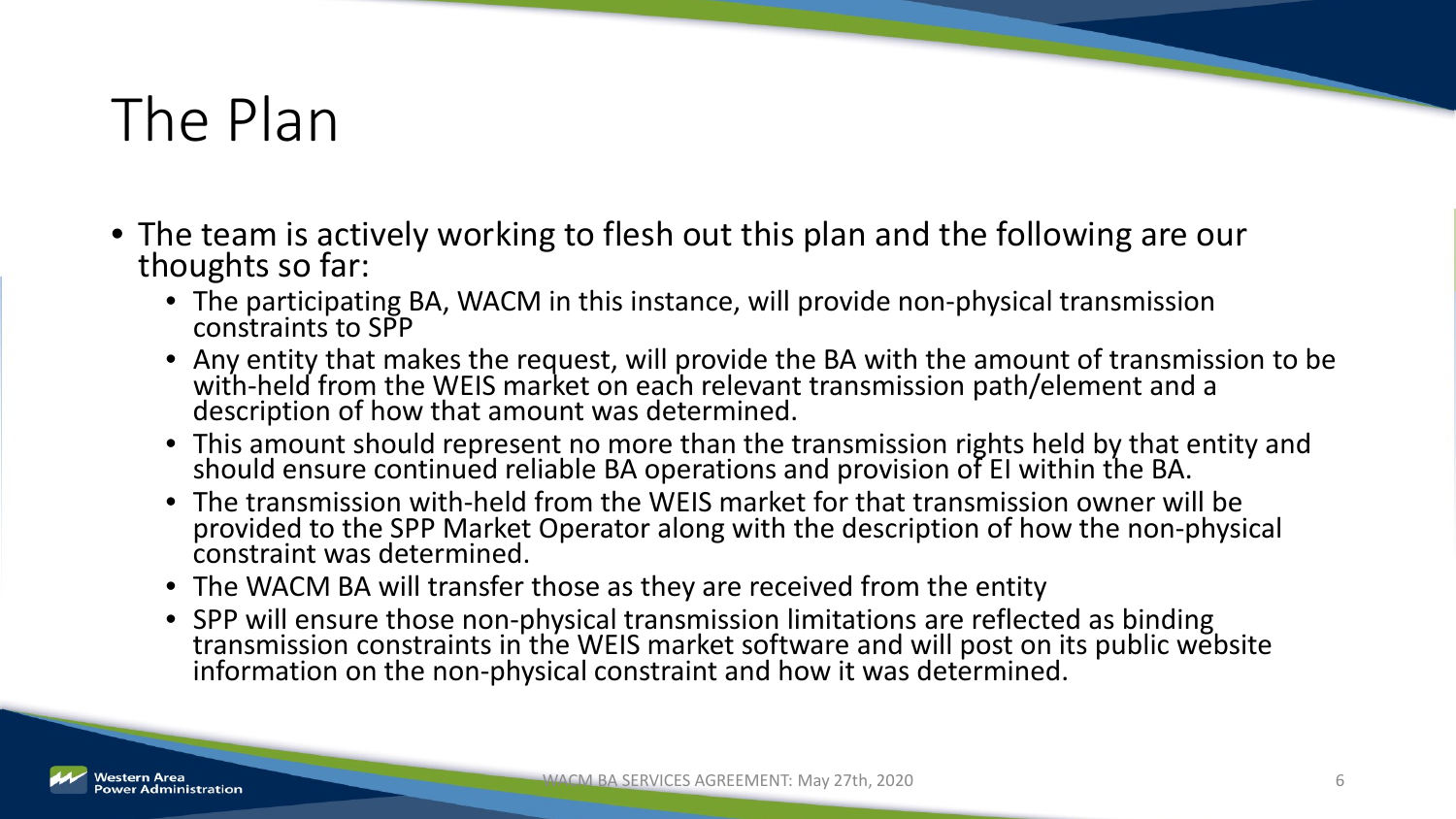#### Next steps

- The Team plans to capture the technical information in a Business Practice
- WACM's goal is to implement before market trials to ensure that this can be exercised during those trials
- The first draft will presented during a July meeting
- Feedback will be incorporated after that meeting and then the draft will be posted for a ten-day comment period in August
- One-on-one meetings can be held where appropriate
- The BA will work to determine an EI approach in the instance that the market cannot deliver to an entity within the BA, PPR or otherwise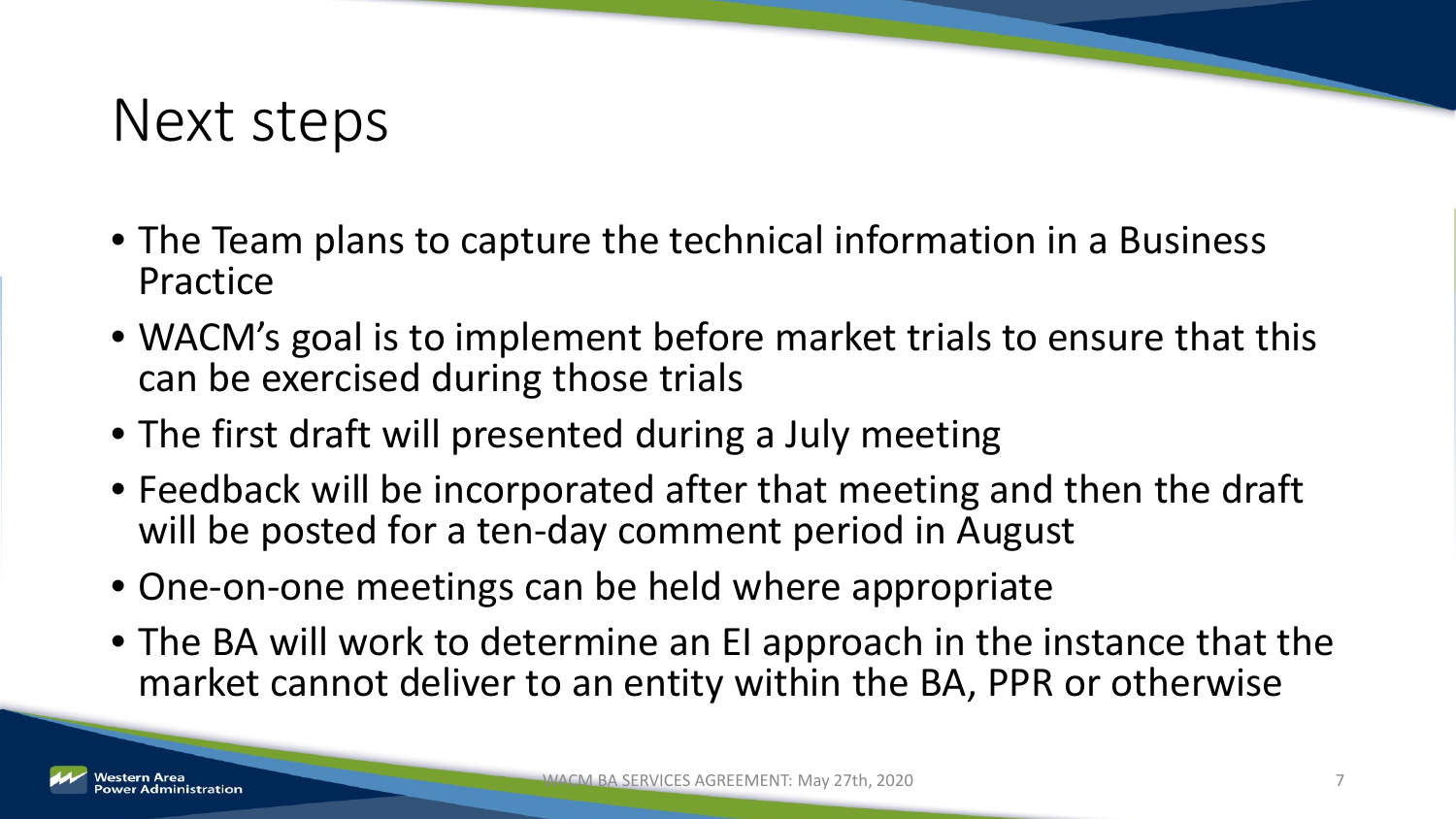#### RMR RT Total Transfer Capability

Presented by Zea Flores RMR Operations Engineer Manager zflore[s@wapa.gov](mailto:Krebs@wapa.gov) Cell phone 970-278-6399

## **RMR Real-Time Total Transfer Capability (TTC)**



WACM BA SERVICES AGREEMENT: May 27, 2020 8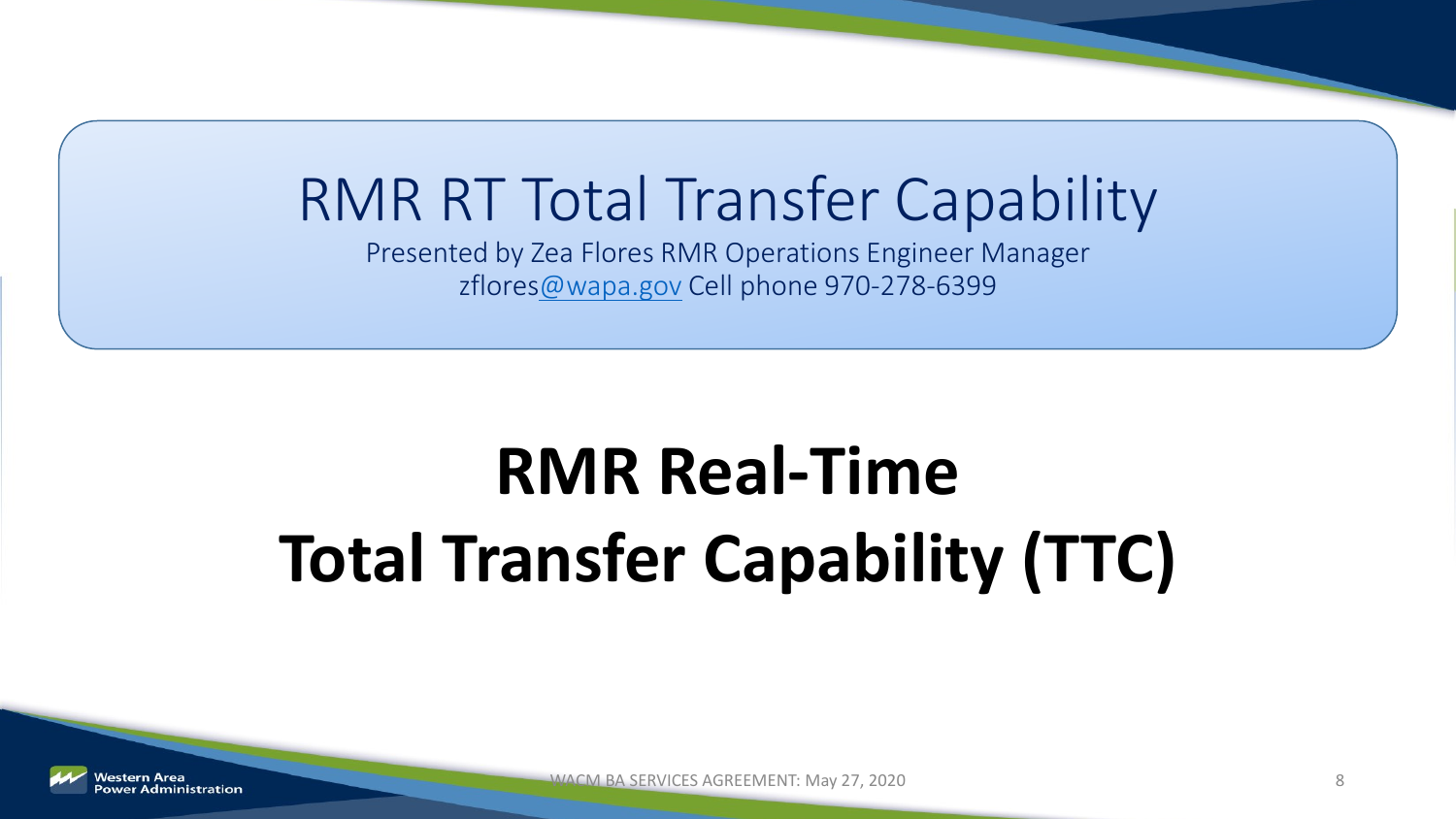### Objectives

- Improve reliability
- Coordinate real time mitigation
- Unlock transmission capacity
- Software delivered Oct 2019
- Dispatch road test April 2020
- Coordinate procedure April 2020
- Go live October 1st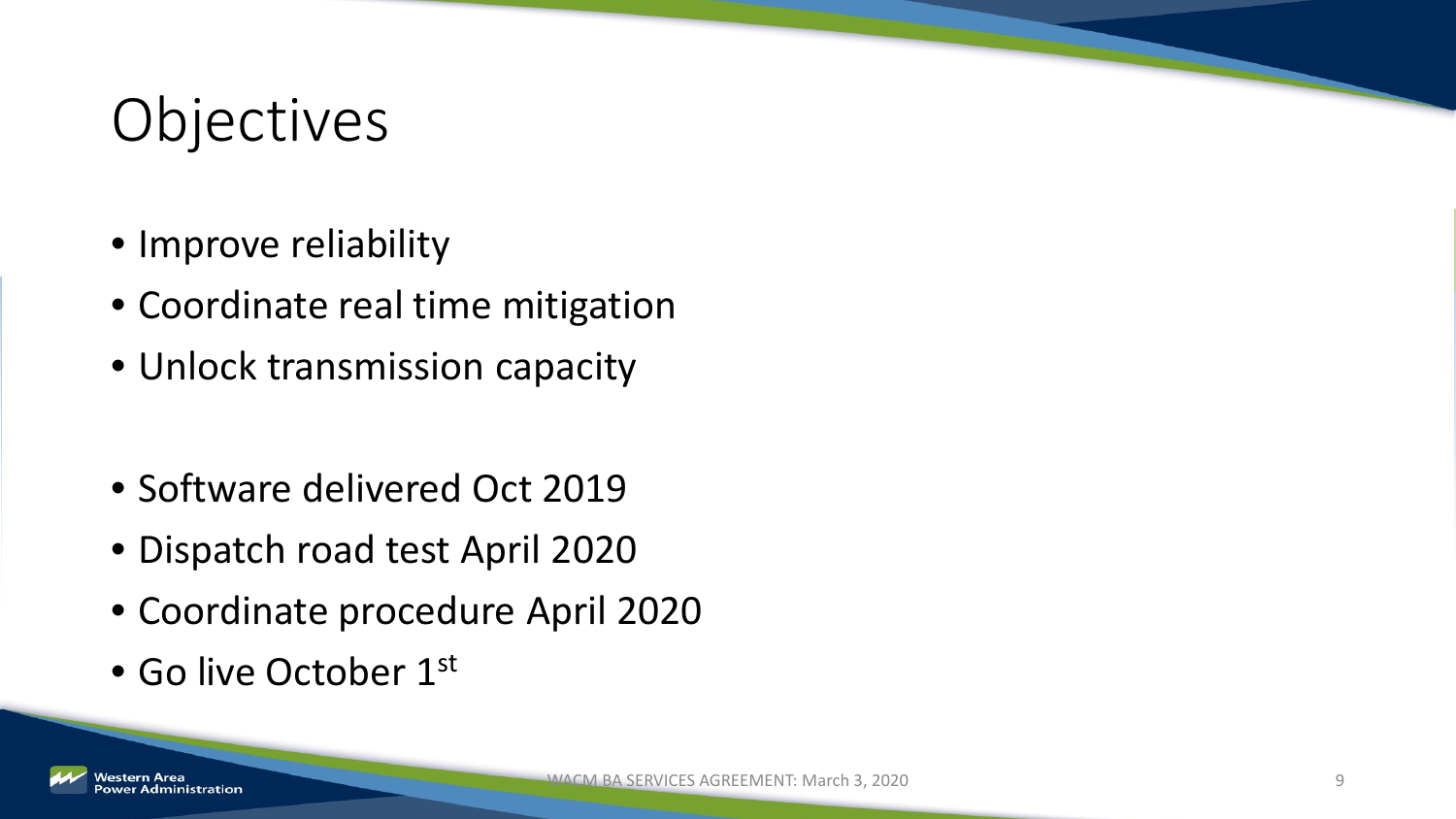#### Industry changes

- NERC standard progression
- TOP-007 retired 2017
- RC SOL methodology
- Energy Imbalance Markets (WEIS & EIM)
- Real time engineers
- Tools/real time data

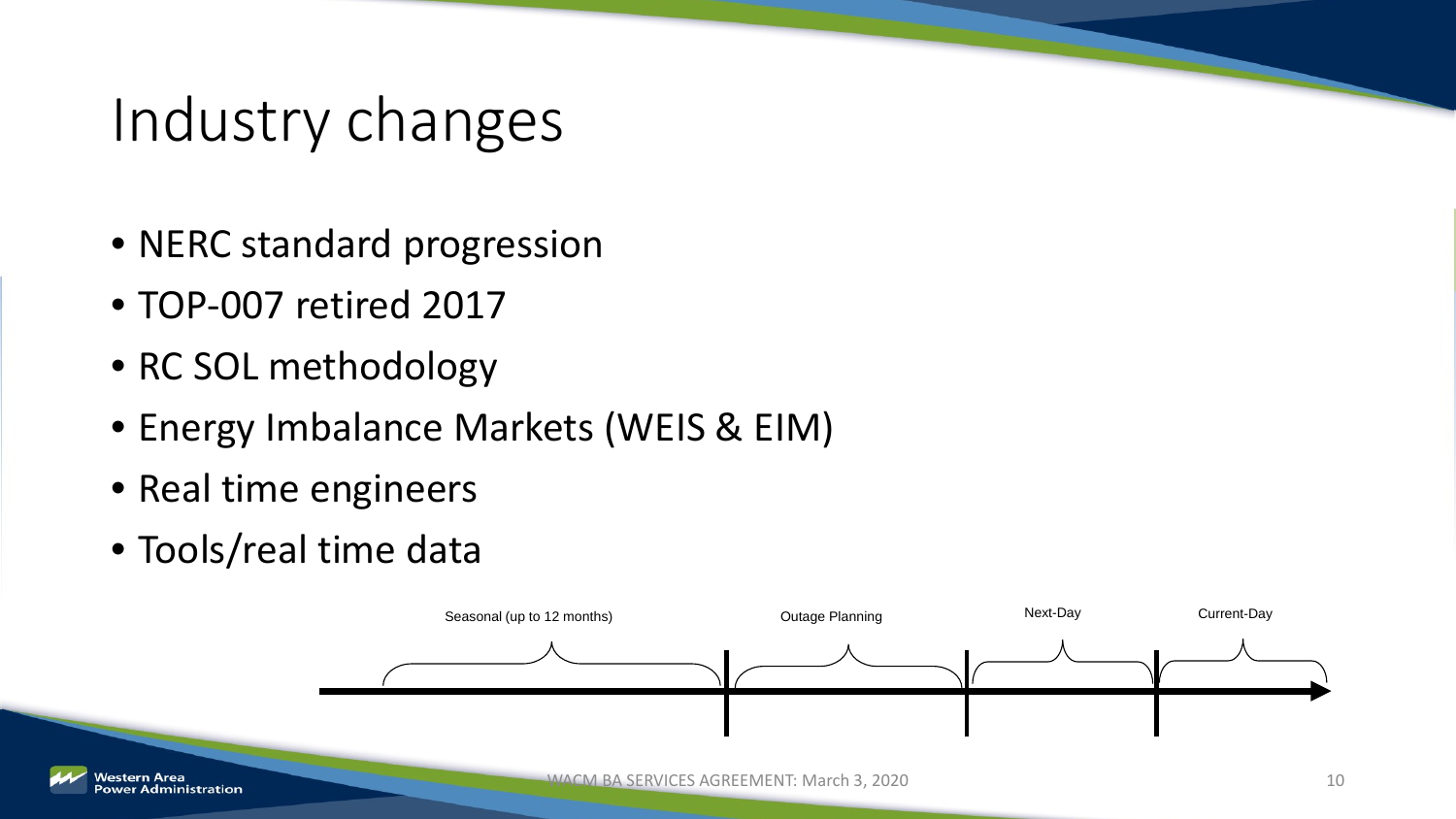#### TTC calculations today

- Seasonal: 'Worst' case, all lines in service
- Reduce seasonal risk due to coverage of 6 months
- WACM load is 4450 MW
- Outages (2019) not always accurately captured
	- TOT1A: in outage 20%
	- TOT2A: in outage 5.5%
	- TOT3: in outage 11%, nomogram derates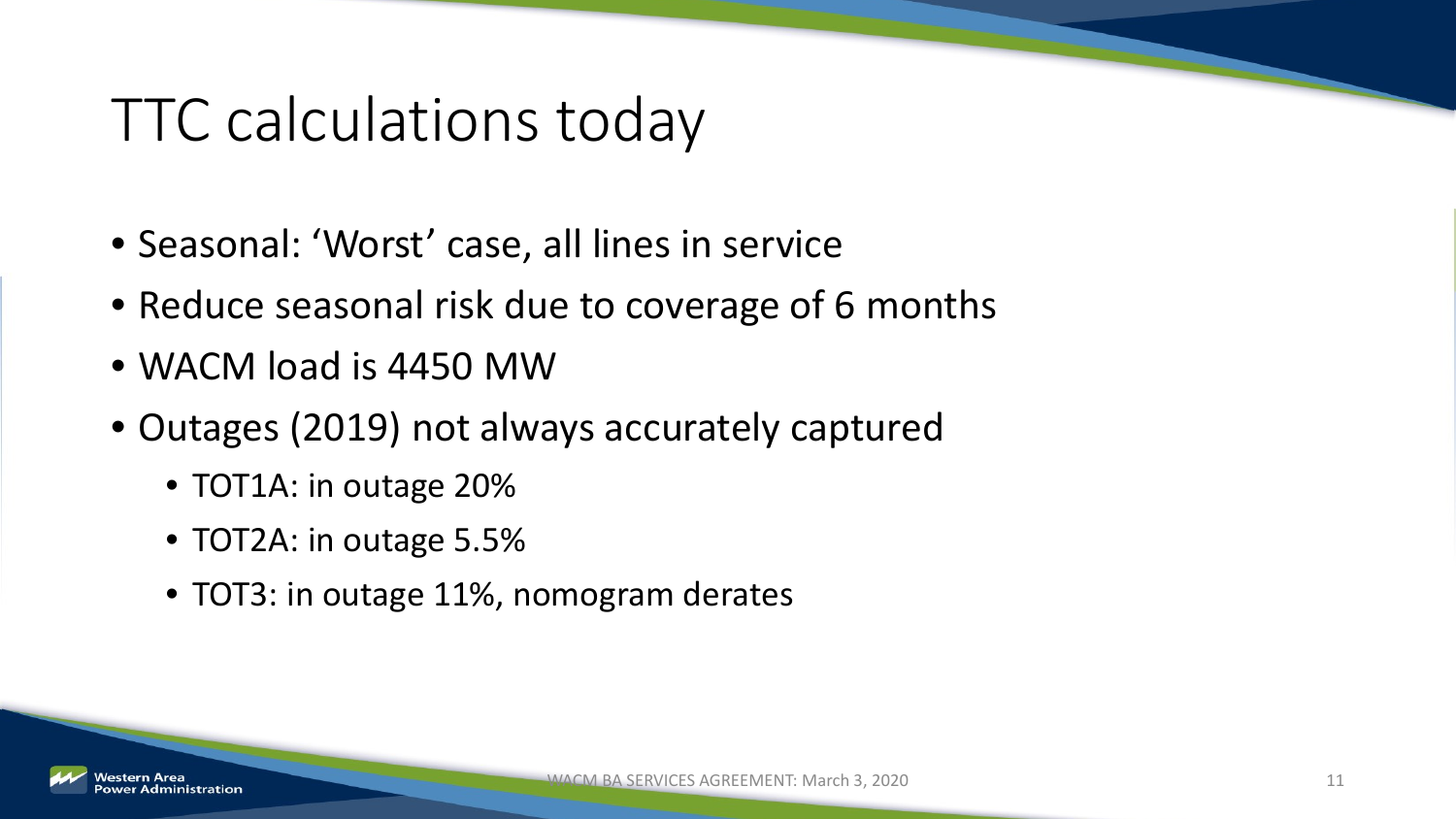#### Next day TTC calculations

Real Time Engineers

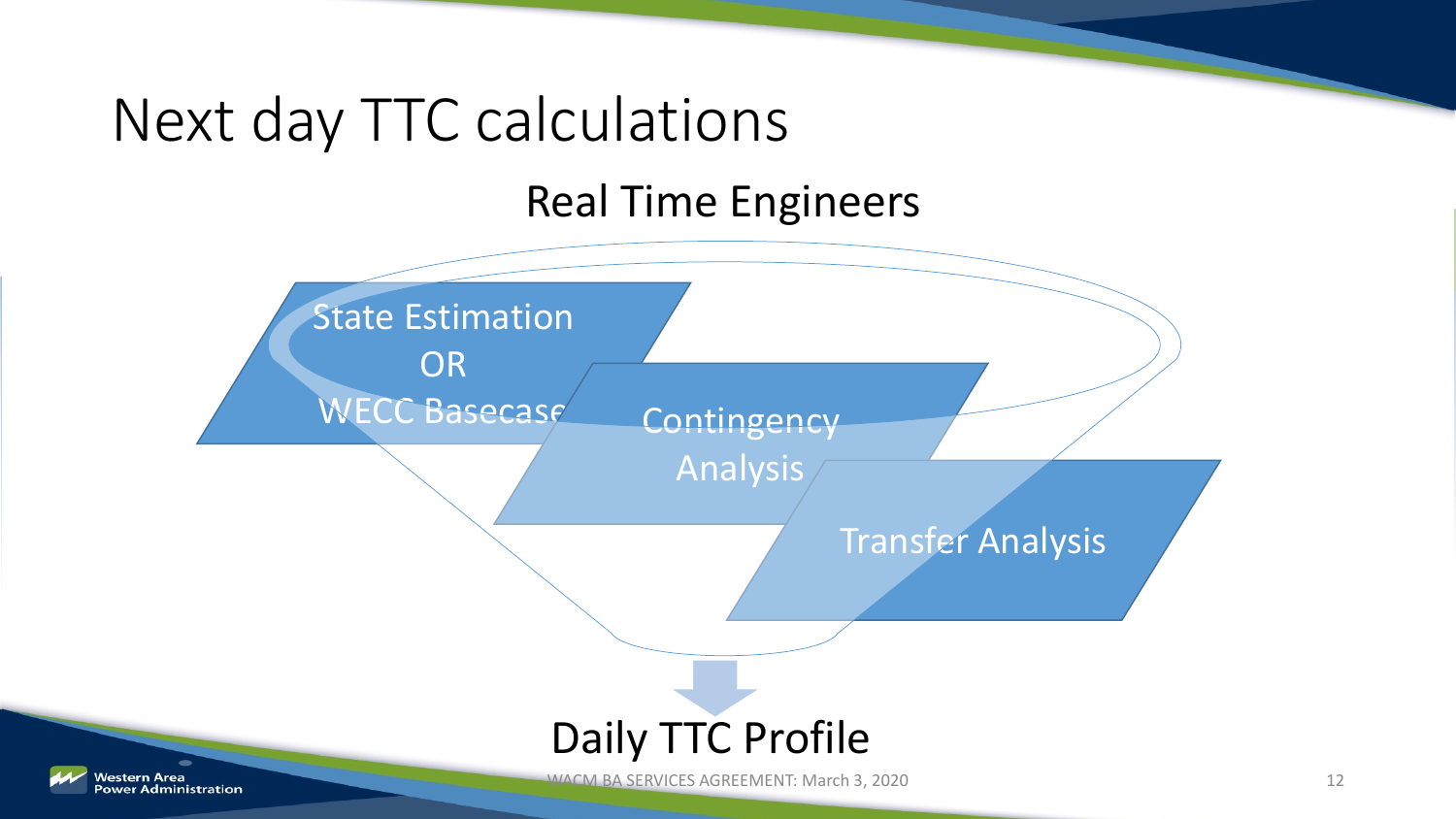#### RMR Operations Project Coordination Update

Presented by Jerry Krebs RMR Operations Project Coordinator [Krebs@wapa.gov](mailto:Krebs@wapa.gov) Cell phone 970-286-1380

### **WEIS Market High Level Status Review**



WACM BA SERVICES AGREEMENT: May 27, 2020 13 and the state of the state of the state of the state of the state of the state of the state of the state of the state of the state of the state of the state of the state of the s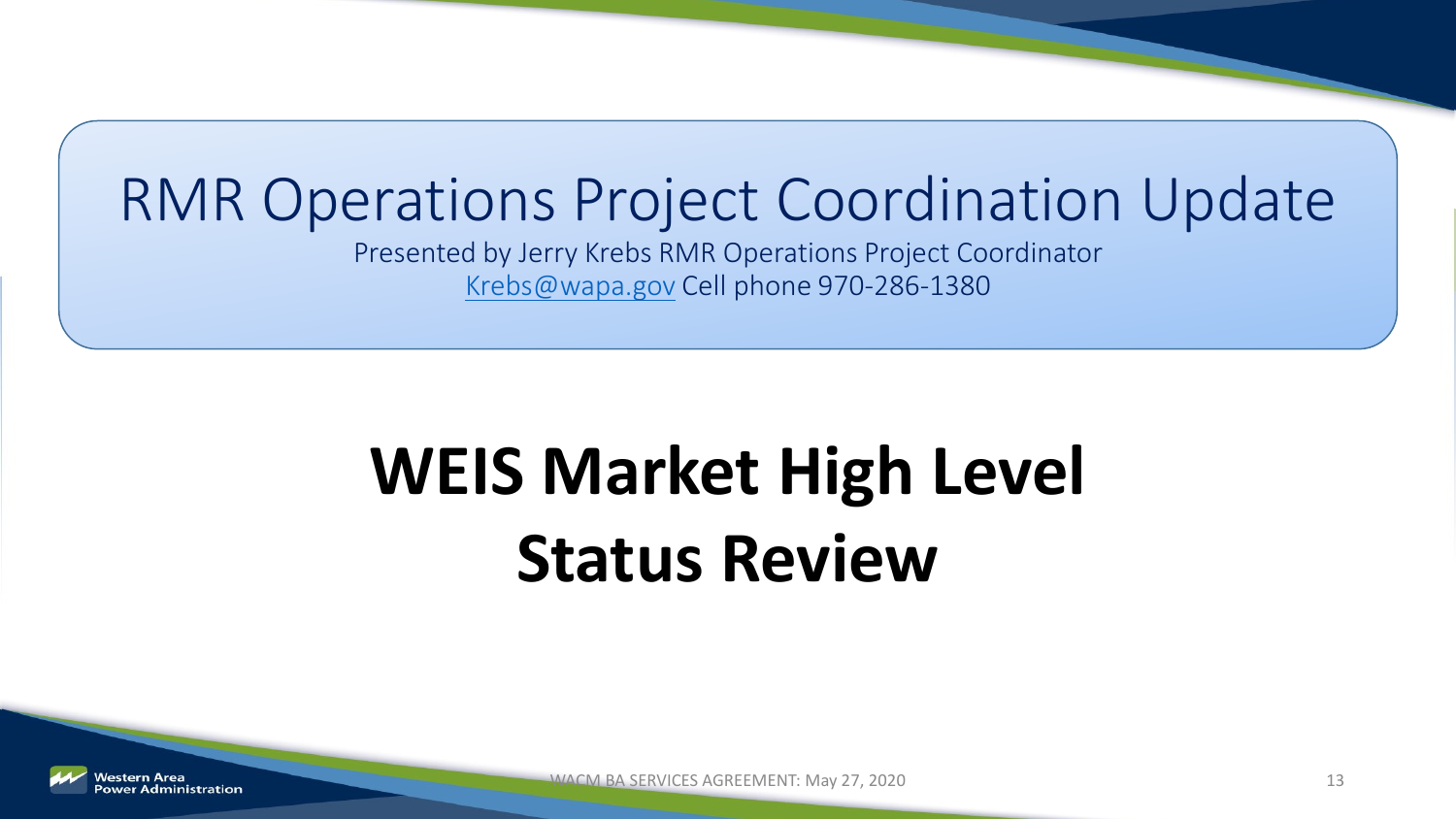#### ▶ SPP Market Protocols have been created

 $\triangleright$  These are the rules by which the market will

function



Load and generation has been registered with SPP within the market footprint

- $\triangleright$  Market Participants have completed and submitted the registration process through SPP's onboarding process
	- $\triangleright$  The next date for changes to the load/generation will be in August. This allows SPP to create the market model

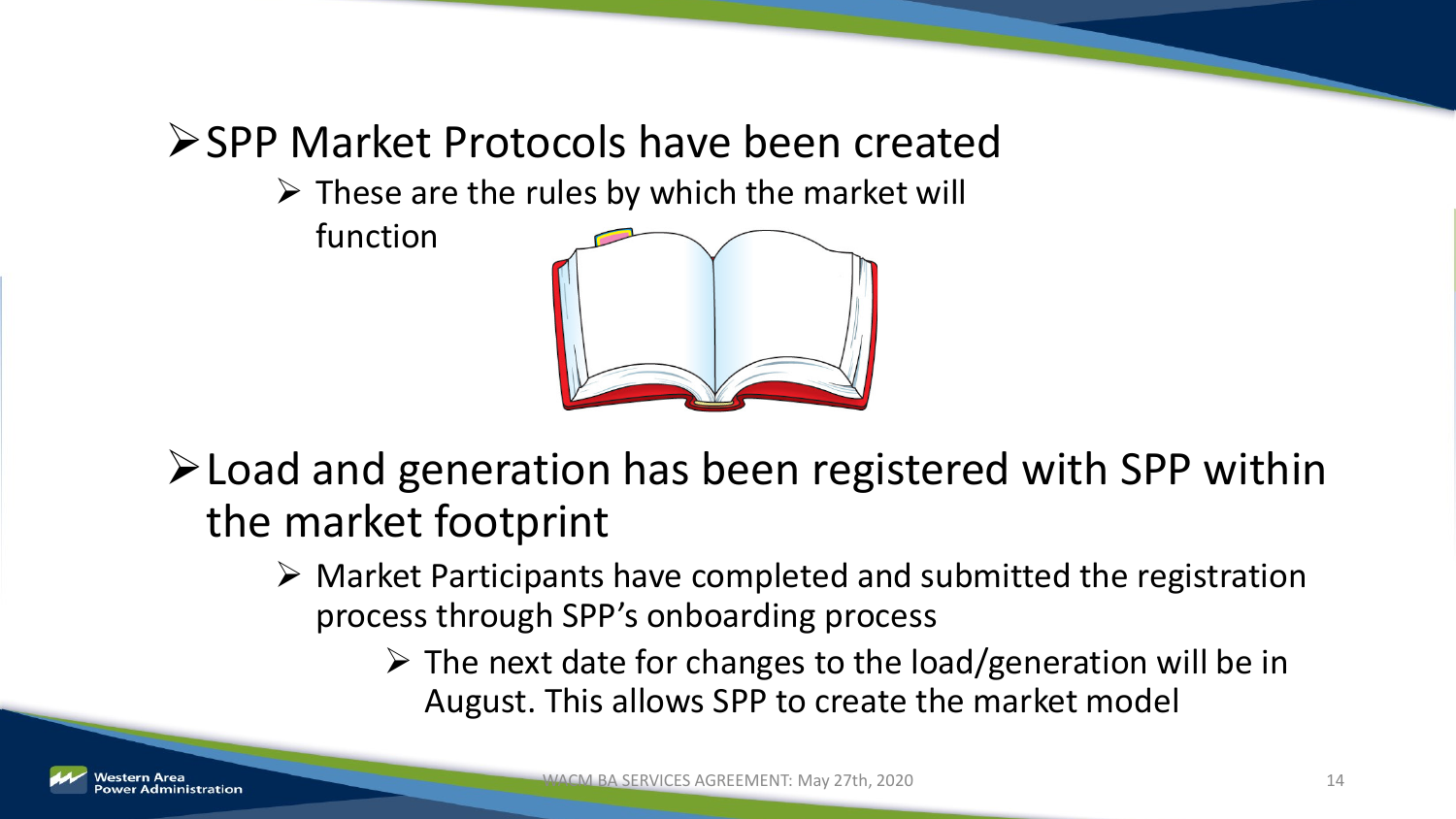- WACM is currently working on data exchanges for the market. There are 3 buckets of data points that will need to be exchanged
	- **Bucket 1** is Market Participant (MP) data
		- SPP has shared this data list with MP's



- **Bucket 2** is Partial Participating Resource (PPR) and non-MP data
	- The WACM BA has shared this data list with PPR's
		- **Bucket 3** is BA data for reliability operations
			- SPP is still finalizing this data list





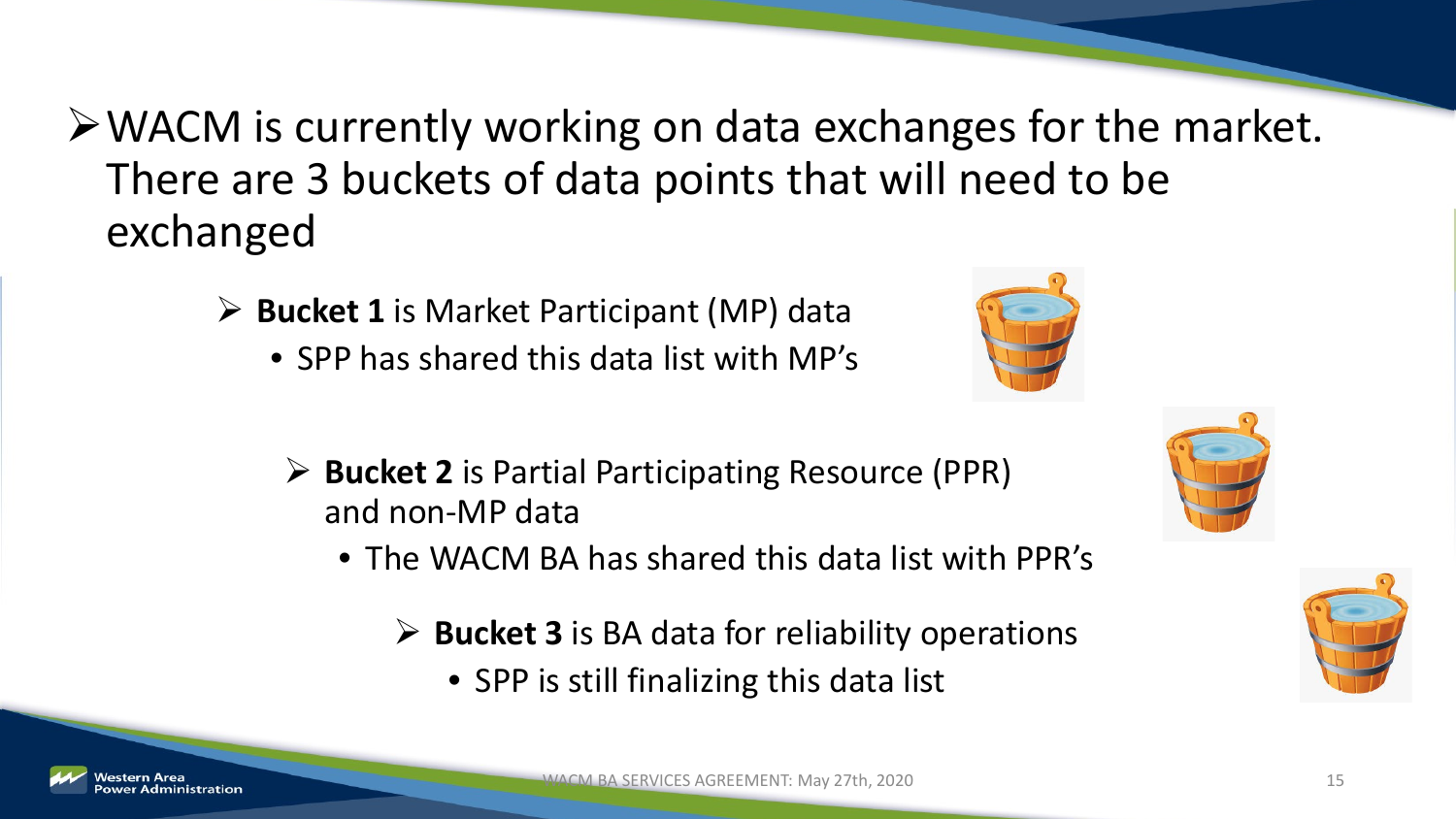### **Current focus for operations**

- **Continue working with MP's and PPR's in the BA for data transfers**
	- $\triangleright$  WACM would like to have critical data point transfers verified/created by June 12, 2020. This will allow critical transfers to be set up with SPP.
	- $\triangleright$  Work with PPR's for create/verify non-critical and environmental data transfers to ensure the BA is ready for market trails starting on August 3, 2020

#### **Evaluate operational changes for market implementation**

- Create operator training
- Create operational procedures and work flow

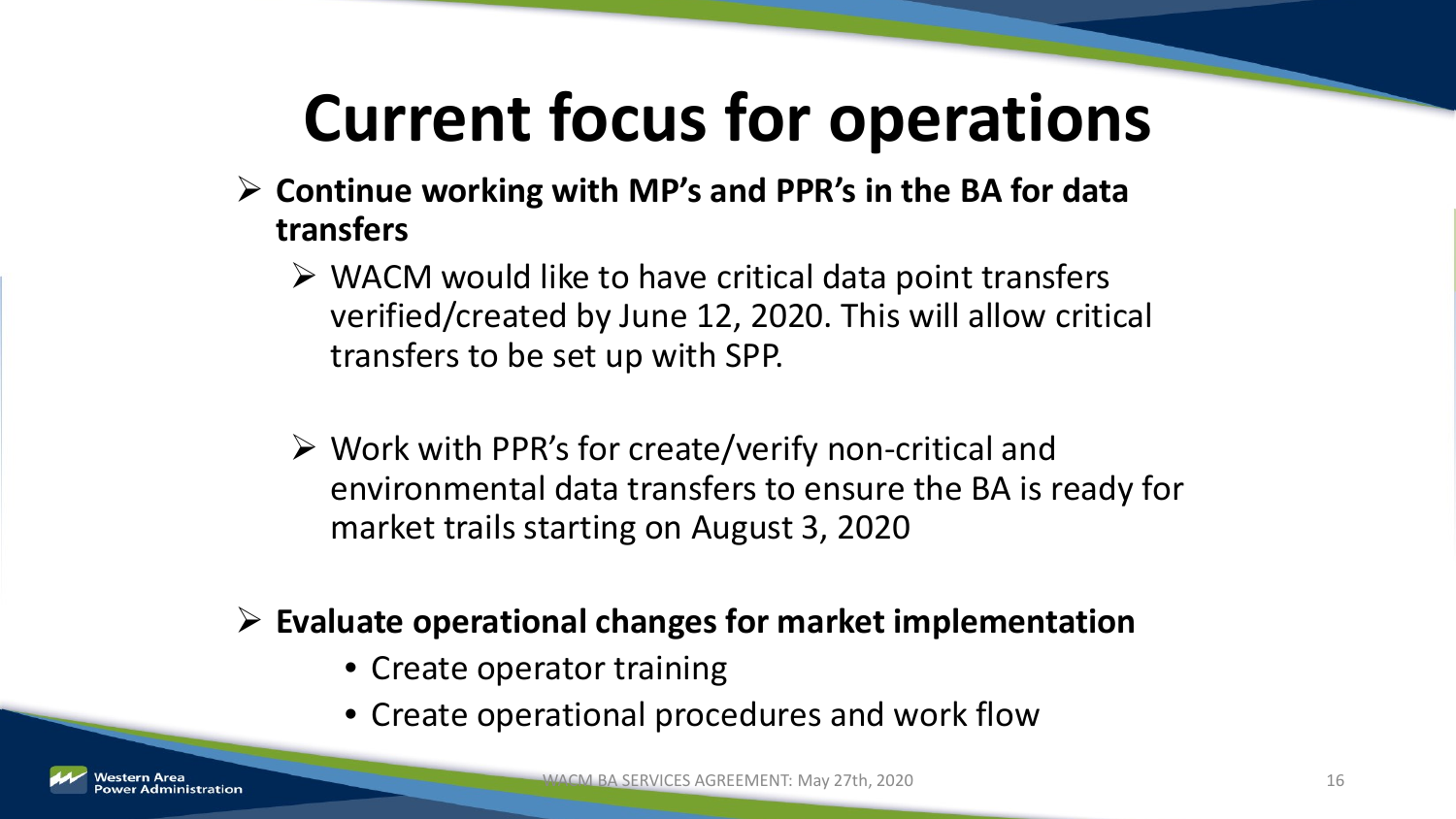### **Upcoming major project milestones and dates**

- June 3 Market Trials Connectivity-Testing Kickoff Meeting:
- June 1-30 API, XML Listener, LSA and User Role Setup in QA system
- July 1-31 Connectivity Testing with SPP
- Aug. 3-Nov. 20 Structured and Unstructured Testing
	- Tuesdays and Thursdays scripted work
	- Mondays, Wednesdays and Fridays retesting and unscripted work
- Aug. 3-Nov. 20 Deployment Testing
- Nov. 23-Dec. 9 API, XML Listener, LSA and User Role Setup in production system
- Dec. 10-Jan. 14 Parallel Operations Testing
- **Feb. 1 – WEIS Market Go-Live**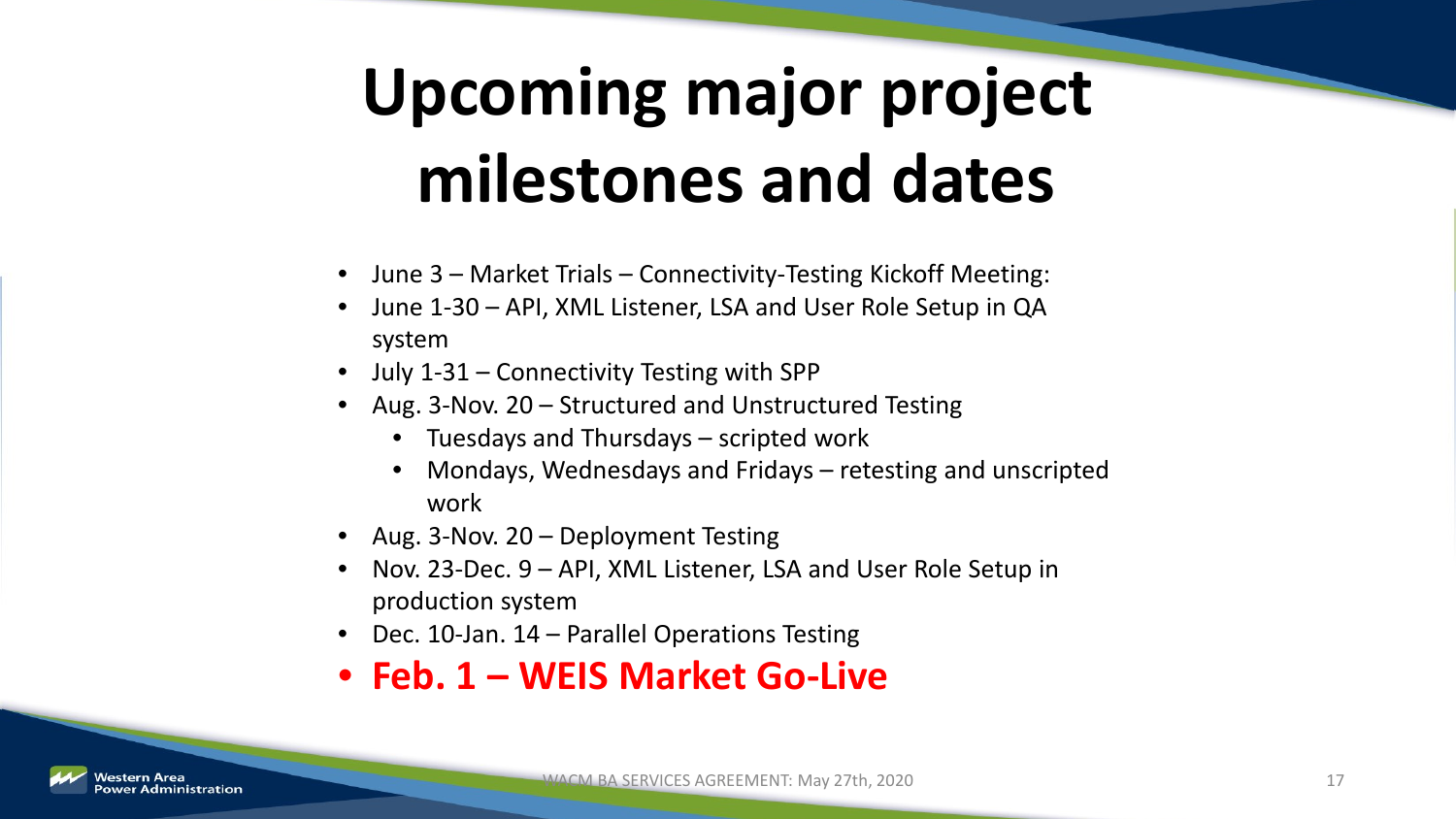### **WACM operations staff contacts for project**

- Jerry Krebs
	- o RMR Operations project coordinator
	- o [krebs@wapa.gov](mailto:krebs@wapa.gov)
	- o 970-286-1380
	- Marc Desmarais
		- o WACM Balancing/Interchange supervisor
		- o [desmarais@wapa.gov](mailto:desmarais@wapa.gov)
		- o 970-646-1678
	- Chris Powell
		- o Tech writer/SME for Interchange
		- o [Powell@wapa.gov](mailto:Powell@wapa.gov)
		- $O$  720-326-0114
	- Norm Harryhill
		- Tech writer/SME Generation
		- o [harryhill@wapa.gov](mailto:harryhill@wapa.gov)
		- $O$  970-420-4172
	- Julia St. Marie
		- o IT specialist EMS/SCADA support
		- o [jstmarie@wapa.gov](mailto:jstmarie@wapa.gov)
		- o 603-235-4498